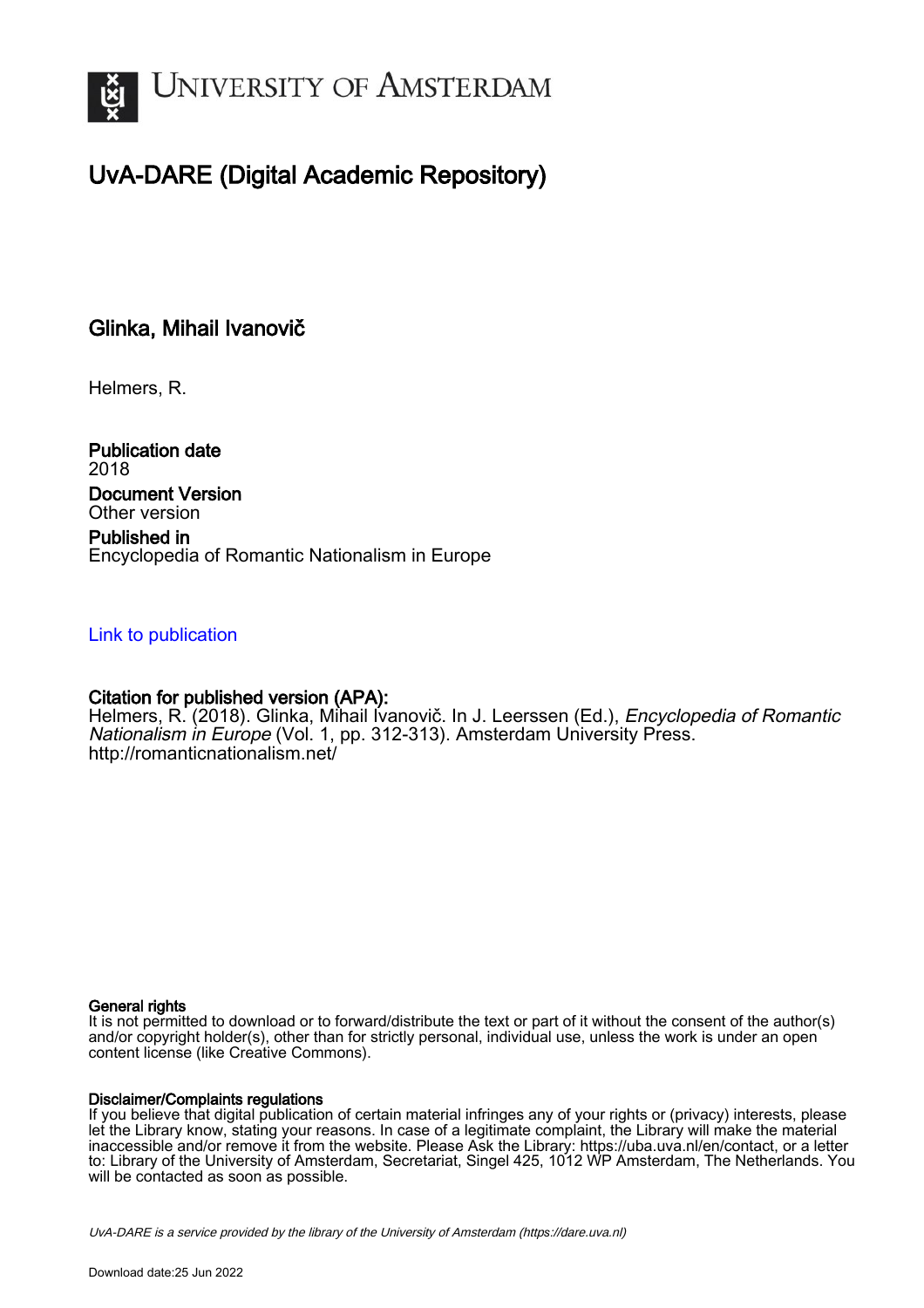## **Encyclopedia of Romantic Nationalism in Europe**

# Glinka Mihail Ivanovič

## Author: Helmers Rutger

Mihail Ivanovič Glinka (b. 1804 Novospasskoe; d. 1857 Berlin) traditionally considered the founder of Russian national music, began his musical career in the 1820s as a typical gentleman amateur and St. Petersburg socialite who, while holding a undemanding civil service position, composed elegant piano pieces, songs, and salon-oriented chamber music. In 1830 Glinka travelled to Italy, ostensibly for reasons of health, but with the additional purpose of improving his musical talent. During his three-year stay, he became intimately acquainted with Italian opera. Glinka returned home in the spring of 1834 by way of Berlin, where he studied with the music theorist Siegfried Dehn.

Towards the end of his Italian sojourn, as Glinka later wrote in his memoirs, he realized he could not "sincerely become an Italian" and decided to write "in a Russian manner". This intention bore fruit in *A Life for the Tsar* (1836), an opera about the folk hero Ivan Susanin who allegedly saved Michael I, the first of the Romanov tsars, from a band of Polish invaders. The subject was suggested to Glinka by court poet Vasilij Žukovskij, who provided Glinka with the words for the final chorus and introduced him to the man who would write most of the libretto, the Baltic German baron Georg von Rosen (Egor Fëdorovič Rozen). The libretto as a whole, and Žukovskij's concluding hymn in particular, perfectly encapsulated the doctrine of Official Nationality as it had been propagated under Nicholas I, and revolving around the triad of "Orthodoxy, [Imperial] autocracy and [Russian] nationality". The opera was enthusiastically received by court, intelligentsia, and general audience alike, and would become the traditional season-opener of the Imperial Theatres. *A life for the Tsar* did not necessarily stand out from its Russian predecessors and contemporaries because of its often-cited folk stylizations or its use of the romance (a popular drawing-room genre recognized by Glinka's contemporaries as "Russian"), but the fact that these styles were integrated with great consistency into an opera that could stand comparison with Italian or French works in terms of seriousness and ambition, caused contemporaries to hail it as a new beginning for national music.

Glinka's second opera *Ruslan and Ljudmila* (1842), a rather serious Romantic adaptation of Aleksandr Puškin's light-hearted mock epic, confounded most expectations. It was less overtly patriotic than its predecessor, and its music was less easily accessible or recognizable as "Russian". The subject, however (which provided the composer with an excellent canvas for displaying his virtuosity), allowed for experiments with musical colours: from the legendary Russian bard Bajan to the magical and oriental music of the evil wizard Černomor. The innovative score would be embraced as a model by younger composers — most notably Nikolaj Rimskij-Korsakov — but in its own time was considered a disappointment. When government taste shifted towards Italian opera, Glinka saw his operatic ambitions shattered.

As with most Romantic composers, native couleur locale was only one tonality on a palette also involving other, more exotic nationalities. Between 1845 and 1847, Glinka's Spanish travels and his encounter with local folk music, resulted in his *Capriccio brillante on the Jota aragonesa* (1845) and what was eventually dubbed *Souvenir d'une nuit d'été à Madrid* (1848/1851), also known as the First and Second Spanish Overtures. These works furnished him with the experience for the more